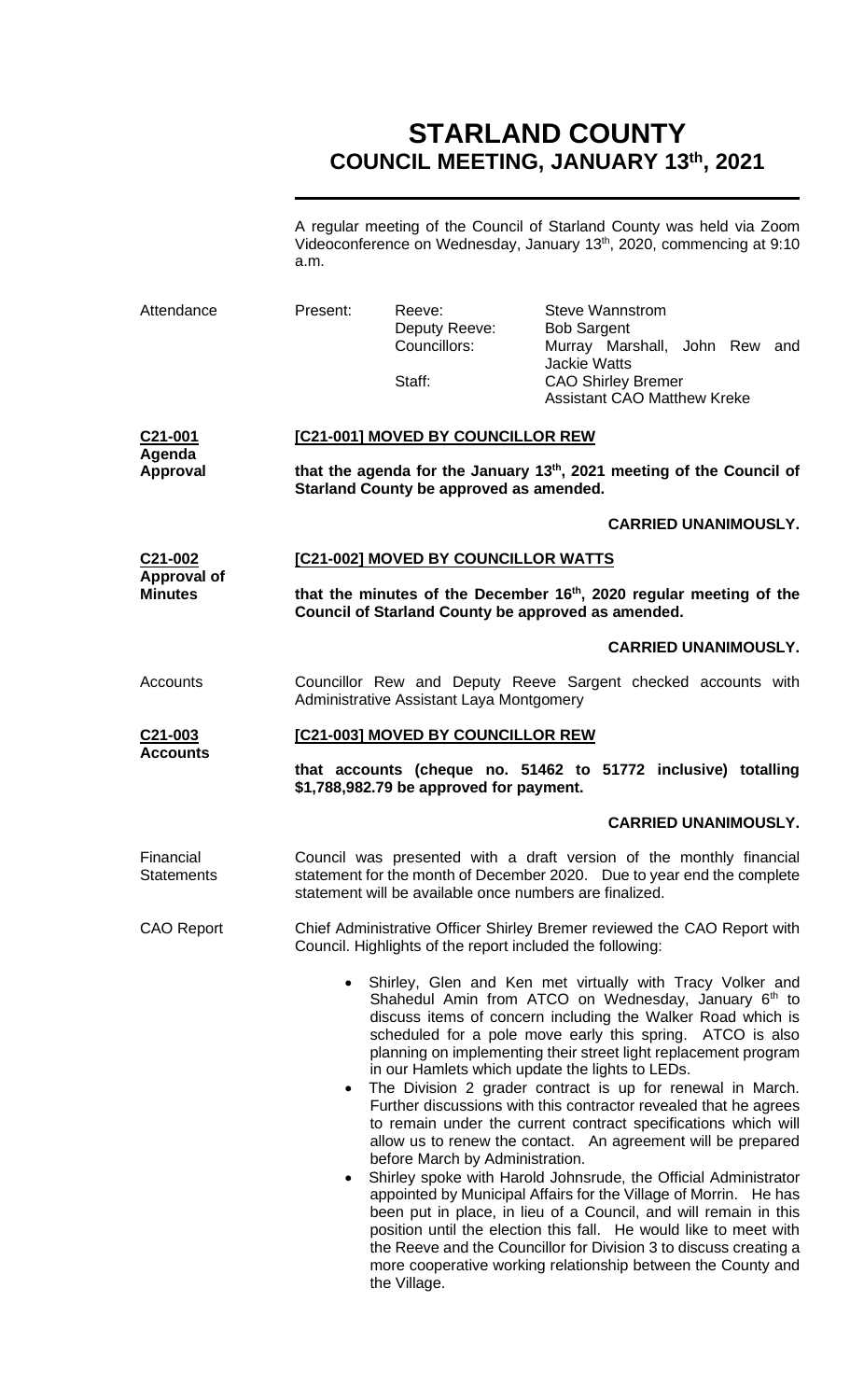- Attendance At 9:35 a.m. Finance Manager Fazekas attended the meeting.
- Community Survey Finance Manager Fazekas reviewed the proposed final draft of the community survey being put together by Ethelo Decisions. The plan is to post the survey online this week with the results being used for strategic planning purposes.
- Strategic Planning **Consultant** Finance Manager Fazekas reviewed with Council a copy of the proposal from the Bloom Centre for Municipal Education for strategic planning facilitation services for Starland County Council and its management group. The proposal envisions 2.5 full days of facilitation with a strategic plan deliverable at the end for a contract price of \$15,000.00 plus expenses. Finance Manager Fazekas will look to schedule the planning session for this spring.

#### **C21-004 Strategic [C21-004] MOVED BY COUNCILLOR REW**

**Planning Consultant that Starland County contract with the Bloom Centre for Municipal Education of Sherwood Park, Alberta for the provision of strategic planning consulting services for total cost of \$15,000.00 plus expenses.**

# **CARRIED UNANIMOUSLY.**

Interim Budget Judy presented the slightly revised version of the 2021 Interim Operating Budget which included a tax increase to keep revenues in line with last year. Several other slight modifications were made but the document generally aligns with option 2 presented to Council at the December 16<sup>th</sup>, 2020 meeting. This budget will also require Council to pass a short-term borrowing bylaw.

#### **C21-005 Interim Budget [C21-005] MOVED BY COUNCILLOR WATTS**

**that the 2021 Interim Budget be passed as presented by Administration.** 

# **CARRIED UNANIMOUSLY.**

**C21-006 Federal Gas Tax [C21-006] MOVED BY COUNCILLOR MARSHALL**

**that Starland County make application to the Federal Gas Tax Fund for funding for Bridge File 8593 in the amount of the estimated cost of \$303,000.00.**

# **CARRIED UNANIMOUSLY.**

- Gravel Truck Financing Council was presented with options for financing the proposed purchase of two highway tractors and two belly dumps for use in the internal financing of the gravel spreading program. Finance Manager Fazekas noted that the County can access excellent rates through both the short term and longterm debt markets. Decisions about the actual units to buy and their costs will be forthcoming from administration in the coming weeks.
- Departure **At 11:00 a.m. Finance Manager Judy Fazekas departed the meeting.**

Fire Marshall Report Council was asked whether they had any concerns with the Fire Marshall Report which was submitted at the December 16<sup>th</sup> Council Meeting. No significant concerns were raised.

| C21-007              | <b>[C21-007] MOVED BY COUNCILLOR WATTS</b> |
|----------------------|--------------------------------------------|
| <b>Fire Marshall</b> |                                            |

| FII & MAI SHAIL |                                                                 |
|-----------------|-----------------------------------------------------------------|
| <b>Report</b>   | that Starland County accept the 2020 Fire Marshall's Report for |
|                 | Starland County as submitted by Fire Marshall Glen Riep.        |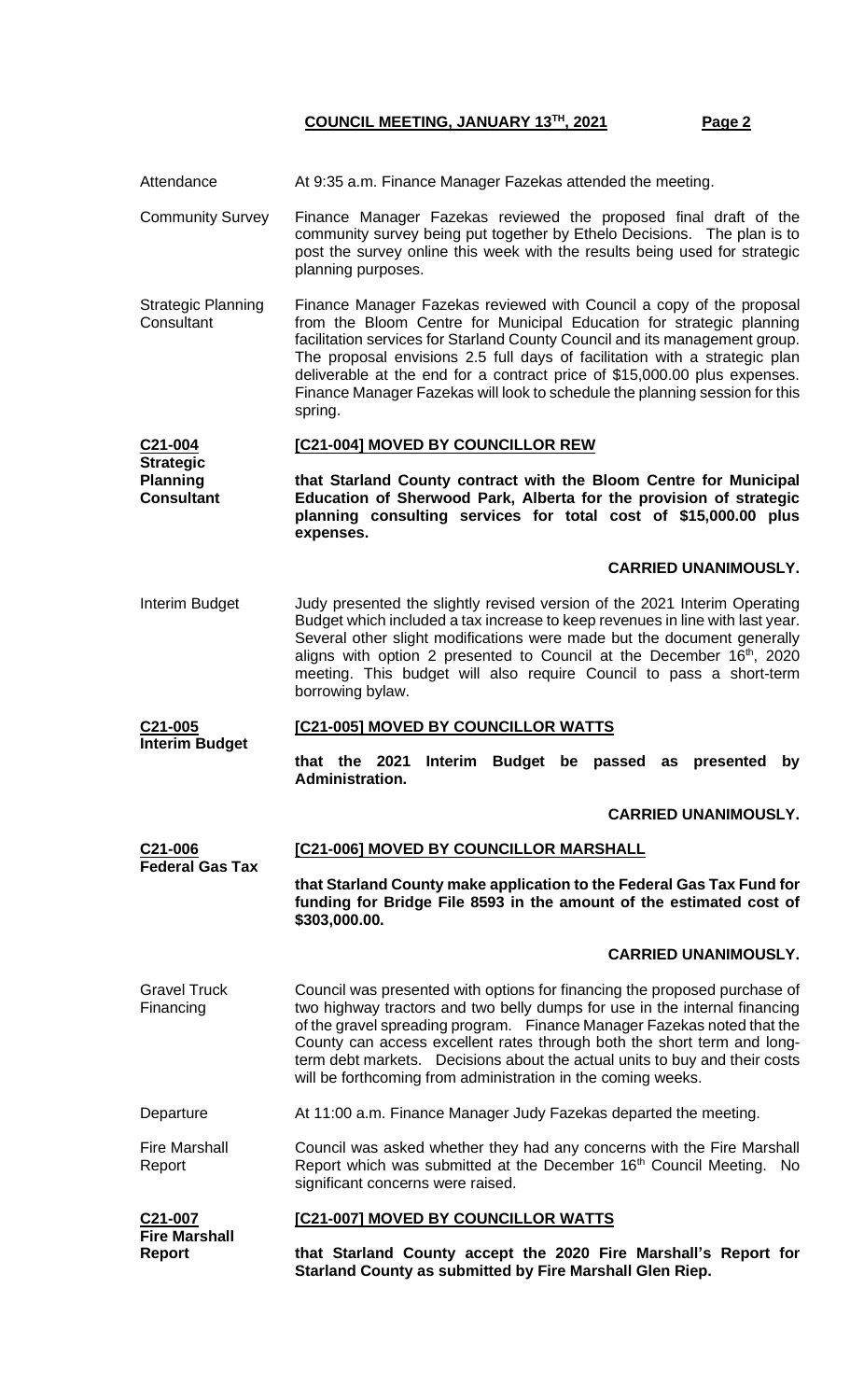### **CARRIED UNANIMOUSLY.**

- Brownlee Emerging Trends Council was presented with the agenda for the February  $11<sup>th</sup>$ , 2021 Brownlee Law Emerging Trends in Municipal Law seminar. Major topics include tax incentives and water drainage.
- Netago Tower Local internet service provider Netago has recently been awarded funding from the Government of Canada's Universal Broadband Fund Rapid Response Stream. The funds will be used to construct a new tower in the Handhills area of Starland County which is required due to the termination of the contract for their current tower location. Netago is requesting Starland County assistance in permitting for this new infrastructure.
- Assessment **Contract** On January 4<sup>th</sup>, 2021 Starland County received notice from Municipal Affairs that the contract for the Assessment of Designated Industrial Properties signed in 2018 and extended through 2021 will be terminated effective July 4<sup>th</sup>, 2021. No reason was given for the early termination of this contract.

**Municipal Measurement** Index The Government of Alberta has released a Municipal Measurement Index meant to allow interested parties to compare municipalities using key financial categories such as tax rates, revenue, expenses and debt.

Departure **At 11:10 Councillor Marshall departed from the meeting.** 

RMA Member **Survev** CAO Bremer along with Council filled out the recently distributed RMA member survey on Board Governance. Major themes of the survey included membership, structure, board compensation and roles and responsibilities.

Attendance At 1:15 p.m. Councillor Marshall returned to the meeting.

Facility-Based Continuing Care Survey As part of the Province of Alberta's ongoing review of the facility-based continuing care system all stakeholders have been requested to answer a survey about the current functioning of the continuing care system in Alberta. CAO Bremer and Council filled out the survey together.

Land Tender Starland County is now accepting tenders for an agricultural lease for the West Half of 12-29-17-W4. The lease is for a five year term and tenders must be submitted by February 5<sup>th</sup>, 2021.

- Seed Cleaning Plant The Starland Seed Cleaning Plant Ltd. group is close to coming to a final investment decision at their February  $11<sup>th</sup>$ , 2021 meeting and Councillor Marshall has asked if there could be a Starland County in-kind contribution. This would take the form of earth work and gravel. Additionally, the County may have a role, due to its ownership stake, in the clean-up of the old seed cleaning plant located in Delia. More information is required from their before committing any County resources.
- Legal Fees A bill was received from Brownlee LLP in the amount of \$1,199.53 for the provision of legal consulting services for a private Council matter. This is an unbudgeted expense which requires Council approval.

**C21-008 Brownlee LLP [C21-008] MOVED BY COUNCILLOR REW**

**Legal Advice that Starland County pay Invoice #509444 in the amount of \$1,199.53 to Brownlee LLP to cover the cost of Council related legal confidential matters.**

# **CARRIED UNANIMOUSLY.**

Municipal Affairs Meeting Municipal Affairs is requesting that any municipalities interested in meeting to discuss concerns at the spring RMA Convention notify the department soon. CAO Bremer will be booking a meeting and will let Council know of the date and time.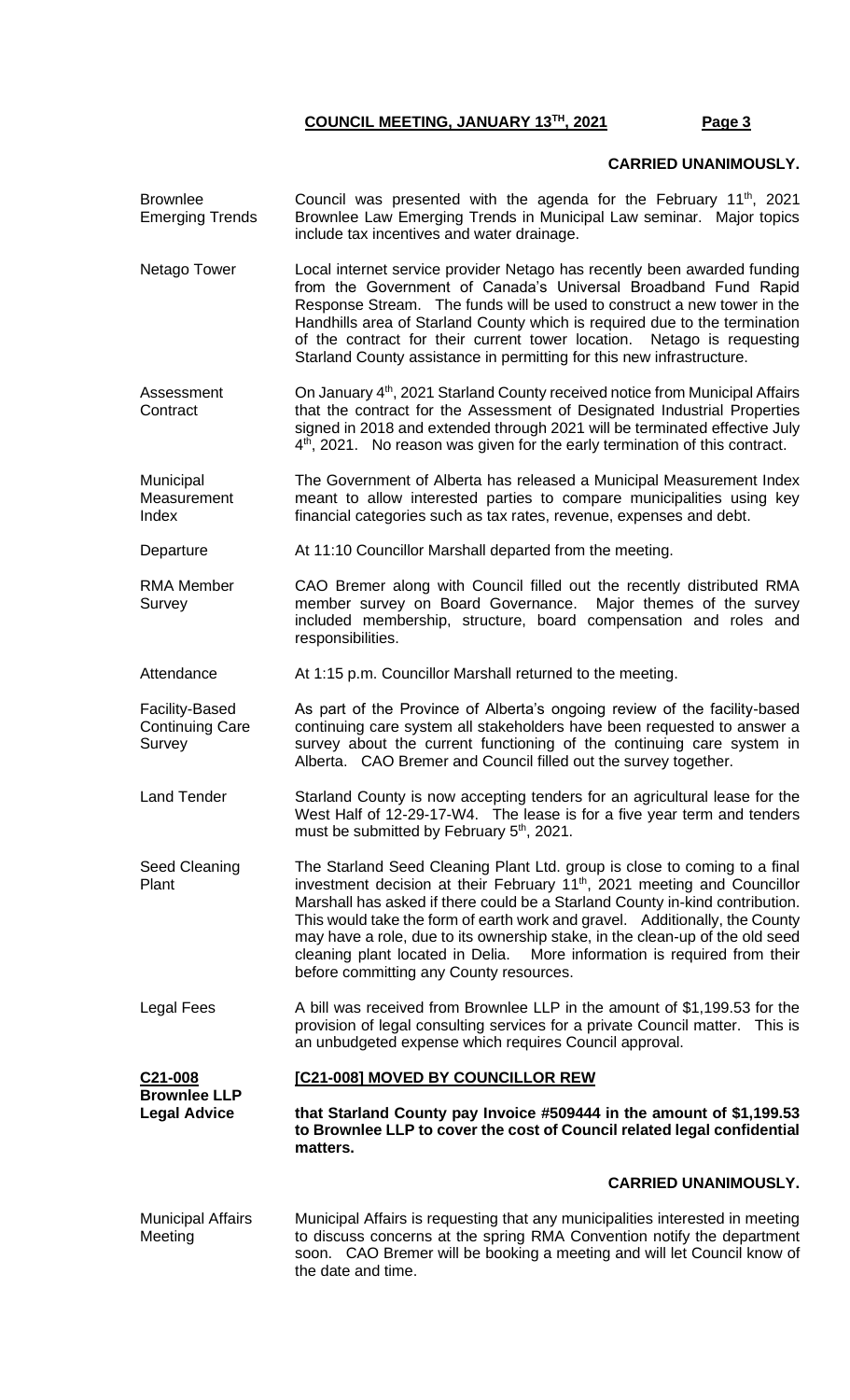| Council<br>Committees                                                 | All councillors present reported briefly on the committees to which they are<br>appointed.                                                                                                                                                                                                                                                                          |                                                                                                                                                                                                                                                                                                                                                                                                                                                                                          |                                                                                                       |  |
|-----------------------------------------------------------------------|---------------------------------------------------------------------------------------------------------------------------------------------------------------------------------------------------------------------------------------------------------------------------------------------------------------------------------------------------------------------|------------------------------------------------------------------------------------------------------------------------------------------------------------------------------------------------------------------------------------------------------------------------------------------------------------------------------------------------------------------------------------------------------------------------------------------------------------------------------------------|-------------------------------------------------------------------------------------------------------|--|
| Council<br>Communications<br>C <sub>21</sub> -009<br><b>Motion to</b> | <b>Council Communications:</b><br><b>HKRWSC re: 2021 Water Rates</b><br>i)<br>ii)<br>iii)<br>Village of Morrin<br>iv)<br><b>Drumheller Online</b><br>V)<br>vi)<br>Questions (2 Issues)<br>vii)<br><b>Rural Municipalities of Alberta</b><br>viii)<br><b>Contact Newsletter (2 Issues)</b><br>Message from RMA President<br>ix)<br>[C21-009] MOVED BY COUNCILLOR REW | Wheatland County Counselling Inc. re: Subsidized Counselling<br>Program Report to Starland County for December 2020<br>Alberta Municipal Affairs re: Open Letter to the Residents of the<br>Starland County 2020 Year in Review for Drumheller Mail and<br>Drumheller Area Health Foundation re: Thank You<br>Municipal Governance re: Covid-19 Pandemic Frequently Asked<br>PLRD re: Contact Newsletter Board Highlights<br>Drumheller District Seniors Foundation re: 2021 Requisition |                                                                                                       |  |
| <b>Proceed</b><br><b>Closed Session</b>                               | that under the exemption granted by Section 17, Division 4 of the<br>Freedom of Information and Protection of Personal Privacy Act Reeve<br>Wannstrom, Deputy Reeve Sargent and Councillors Watts, Rew and<br>Marshall along with staff Bremer and Kreke, proceed with the meeting<br>in Closed Session at 3:10 p.m.                                                |                                                                                                                                                                                                                                                                                                                                                                                                                                                                                          |                                                                                                       |  |
|                                                                       |                                                                                                                                                                                                                                                                                                                                                                     |                                                                                                                                                                                                                                                                                                                                                                                                                                                                                          | <b>CARRIED UNANIMOUSLY.</b>                                                                           |  |
| Departure                                                             | Shirley and Matthew departed the meeting at 3:40 p.m.                                                                                                                                                                                                                                                                                                               |                                                                                                                                                                                                                                                                                                                                                                                                                                                                                          |                                                                                                       |  |
| C21-010                                                               | [C21-010] MOVED BY COUNCILLOR MARSHALL                                                                                                                                                                                                                                                                                                                              |                                                                                                                                                                                                                                                                                                                                                                                                                                                                                          |                                                                                                       |  |
| <b>Motion to</b><br><b>Proceed Out of</b>                             | that the meeting proceed out of Closed Session at 7:08 p.m.                                                                                                                                                                                                                                                                                                         |                                                                                                                                                                                                                                                                                                                                                                                                                                                                                          |                                                                                                       |  |
| <b>Closed Session</b>                                                 |                                                                                                                                                                                                                                                                                                                                                                     |                                                                                                                                                                                                                                                                                                                                                                                                                                                                                          | <b>CARRIED UNANIMOUSLY.</b>                                                                           |  |
| Accounts                                                              | Accounts - see prior motion.                                                                                                                                                                                                                                                                                                                                        |                                                                                                                                                                                                                                                                                                                                                                                                                                                                                          |                                                                                                       |  |
|                                                                       | <b>CANADIAN NATURAL RESOURCES</b>                                                                                                                                                                                                                                                                                                                                   | CK# 51462                                                                                                                                                                                                                                                                                                                                                                                                                                                                                | 38,151.29                                                                                             |  |
|                                                                       | <b>Sub-Total:</b>                                                                                                                                                                                                                                                                                                                                                   | \$                                                                                                                                                                                                                                                                                                                                                                                                                                                                                       | 38,151.29                                                                                             |  |
|                                                                       | <b>BIG COUNTRY GAS CO-OP</b>                                                                                                                                                                                                                                                                                                                                        | CK# 51520                                                                                                                                                                                                                                                                                                                                                                                                                                                                                | 419.44                                                                                                |  |
|                                                                       | <b>LAPP</b><br>RECEIVER GENERAL OF CANADA                                                                                                                                                                                                                                                                                                                           | CK# 51521<br>CK# 51522                                                                                                                                                                                                                                                                                                                                                                                                                                                                   | 21,071.28<br>34,004.76                                                                                |  |
|                                                                       | <b>Sub-Total:</b>                                                                                                                                                                                                                                                                                                                                                   | \$                                                                                                                                                                                                                                                                                                                                                                                                                                                                                       | 55,495.48                                                                                             |  |
|                                                                       | <b>RMA TRADE</b>                                                                                                                                                                                                                                                                                                                                                    | CK# 51523                                                                                                                                                                                                                                                                                                                                                                                                                                                                                | 11,777.76                                                                                             |  |
|                                                                       | <b>Sub-Total:</b>                                                                                                                                                                                                                                                                                                                                                   | \$                                                                                                                                                                                                                                                                                                                                                                                                                                                                                       | 11,777.76                                                                                             |  |
|                                                                       | A.H. GRADER SERVICE LTD.<br>ACKLANDS-GRAINGER INC.<br>ADAMS INDUSTRIAL SUPPLIES INC.<br><b>AGRI-CENTRE</b><br>ALTAGAS UTILITIES INC.<br><b>AUTO VALUE PARTS - DRUMHELLER</b><br>BENOIT, PELAGIOUS P.<br><b>BULECHOWSKY, SKYLER</b><br>BURT, EDWIN L.<br><b>COUNTY OF STETTLER</b>                                                                                   | CK# 51524<br>CK# 51525<br>CK# 51526<br>CK# 51527<br>CK# 51528<br>CK# 51529<br>CK# 51530<br>CK# 51531<br>CK# 51532<br>CK# 51533                                                                                                                                                                                                                                                                                                                                                           | 11,760.00<br>907.80<br>921.47<br>940.01<br>5,296.10<br>577.20<br>150.00<br>205.40<br>150.00<br>135.60 |  |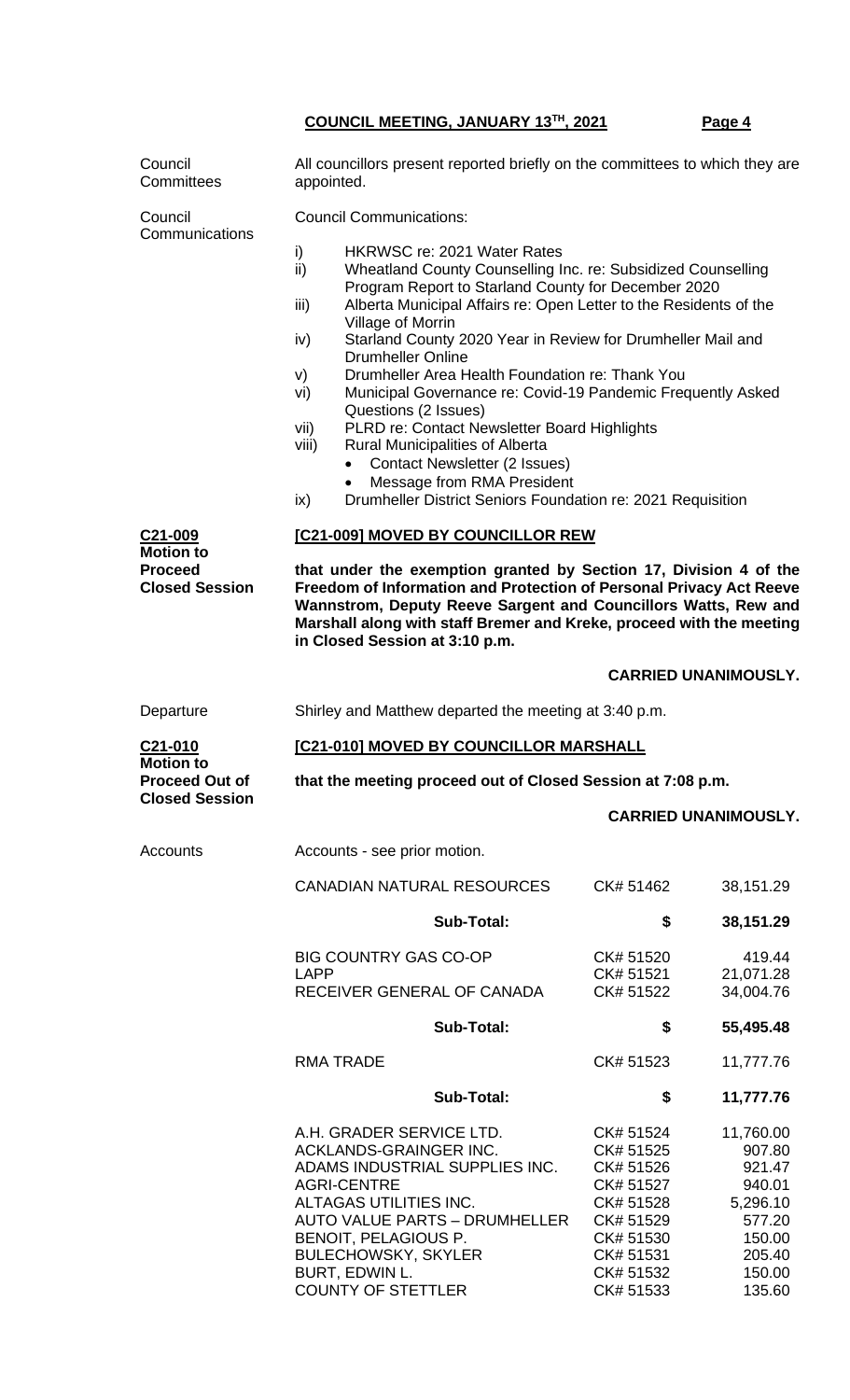| <b>DIGITEX CANADA INC.</b>                                                        | CK# 51534              | 46.43                 |
|-----------------------------------------------------------------------------------|------------------------|-----------------------|
| DIRECTDIAL.COM                                                                    | CK# 51535              | 541.80                |
| DRUMHELLER EQUIPMENT SALES                                                        | CK# 51536              | 1,428.00              |
| DRUMHELLER WINDOW CLEANING                                                        | CK# 51537              | 745.00                |
| <b>EAGLE BUILDERS LP</b>                                                          | CK# 51538              | 601,570.64            |
| EAST CENTRAL GAS CO-OP LTD.                                                       | CK# 51539              | 389.31                |
| <b>ENMAX</b>                                                                      | CK# 51540              | 10,483.27             |
| <b>FRESON BROS DRUMHELLER</b>                                                     | CK# 51541              | 190.73                |
| HENRY KROEGER REGIONAL WATER<br>HI-WAY 9 EXPRESS LTD.                             | CK# 51542<br>CK# 51543 | 196.61<br>518.87      |
| <b>IMAGE CRAFTER SIGNS INC.</b>                                                   | CK# 51544              | 500.12                |
| KUHL TUF WEAR LTD.                                                                | CK# 51545              | 485.09                |
| <b>LAPP</b>                                                                       | CK# 51546              | 20,361.10             |
| <b>LOOKER OFFICE EQUIPMENT</b>                                                    | CK# 51547              | 456.44                |
| <b>LOOMIS EXPRESS</b>                                                             | CK# 51548              | 60.88                 |
| MARSHALL, MURRAY                                                                  | CK# 51549              | 298.36                |
| MPE ENGINEERING LTD.                                                              | CK# 51550              | 6,789.62              |
| NORTHEAST AAAF PROVINCIAL ASB                                                     | CK# 51551              | 278.75                |
| <b>NETAGO</b>                                                                     | CK# 51552              | 320.00                |
| PETERSON AUTO BODY LTD.                                                           | CK# 51553              | 890.79                |
| PROCESS COLORING PRINT LTD.                                                       | CK# 51554              | 358.16                |
| PUROLATOR INC.                                                                    | CK# 51555              | 75.64                 |
| RECEIVER GENERAL OF CANADA                                                        | CK# 51556              | 28,050.68             |
| <b>RMA FUEL</b>                                                                   | CK# 51557              | 7,556.23              |
| SHRED-IT INTERNATIONAL ULC                                                        | CK# 51558              | 257.33                |
| <b>TAQA NORTH</b>                                                                 | CK# 51559              | 21.00                 |
| <b>TELUS</b>                                                                      | CK# 51560              | 423.97                |
| TELUS MOBILITY INC.                                                               | CK# 51561              | 187.16                |
| THE CANADIAN PAYROLL ASSOCIATION CK# 51562<br><b>TOWN OF DRUMHELLER</b>           | CK# 51563              | 294.00<br>1,601.47    |
| TREMBLAY, DANIELLE                                                                | CK# 51564              | 687.24                |
| TROCHU MOTORS LTD.                                                                | CK# 51565              | 6,961.09              |
| <b>UFA CO-OPERATIVE LIMITED</b>                                                   | CK# 51566              | 6,984.86              |
| <b>VILLAGE OF DELIA</b>                                                           | CK# 51567              | 147.00                |
| <b>VILLAGE OF MUNSON</b>                                                          | CK# 51568              | 2,678.03              |
| WANNSTROM, STEVE                                                                  | CK# 51569              | 268.75                |
| <b>WATER PURE &amp; SIMPLE</b>                                                    | CK# 51570              | 27.00                 |
| <b>WATTS, JACKIE</b>                                                              | CK# 51571              | 468.22                |
| WESTVIEW CO-OPERATIVE ASSN LTD.                                                   | CK# 51572              | 1,361.48              |
| <b>WOLF, TRACY</b>                                                                | CK# 51573              | 1,305.00              |
| <b>WOLSELEY WATERWORKS</b>                                                        | CK# 51574              | 129.75                |
| 1121113 ALBERTA LTD                                                               | CK# 51575              | 126.00                |
| 20/20 SEED LABS INC                                                               | CK# 51576              | 630.00                |
| <b>Sub-Total:</b>                                                                 | \$                     | 728,195.45            |
| <b>EMBER RESOURCES INC.</b>                                                       | CK# 51577              | 1,250.12              |
| Sub-Total:                                                                        | \$                     | 1,250.12              |
|                                                                                   |                        |                       |
| <b>CRAIGMYLE CIVIC CENTRE SOCIETY</b>                                             | CK# 51578              | 2,015.42              |
| <b>CRAIGMYLE HISTORIC SOCIETY</b>                                                 | CK# 51579              | 2,046.02              |
| <b>DELIA &amp; DISTRICT COMMUNITY</b><br><b>DELIA &amp; DISTRICT AGRICULTURAL</b> | CK# 51580<br>CK# 51581 | 6,426.75              |
| <b>DELIA &amp; DISTRICT SENIOR CITIZENS</b>                                       | CK# 51582              | 35,561.61<br>3,047.53 |
| <b>DELIA CURLING CLUB</b>                                                         | CK# 51583              | 5,041.77              |
| <b>DELIA HISTORICAL SOCIETY</b>                                                   |                        | 3,205.98              |
| DELIA MUNICIPAL LIBRARY BOARD                                                     |                        |                       |
| MORRIN AND DISTRICT AGRICULTURAL CK# 51586                                        | CK# 51584              |                       |
|                                                                                   | CK# 51585              | 615.00                |
| <b>MORRIN COMMUNITY HALL</b>                                                      | CK# 51587              | 30,537.75<br>3,844.88 |
| <b>MORRIN HISTORICAL PARK &amp; SOD</b>                                           | CK# 51588              | 2,313.73              |
| <b>MORRIN MUNICIPAL LIBRARY</b>                                                   | CK# 51589              | 987.87                |
| MUNSON AND AREA COMMUNITY                                                         | CK# 51590              | 3,293.12              |
| ROWLEY COMMUNITY HALL<br><b>RUMSEY AND DISTRICT AG</b>                            | CK# 51591<br>CK# 51592 | 7,636.26<br>20,214.93 |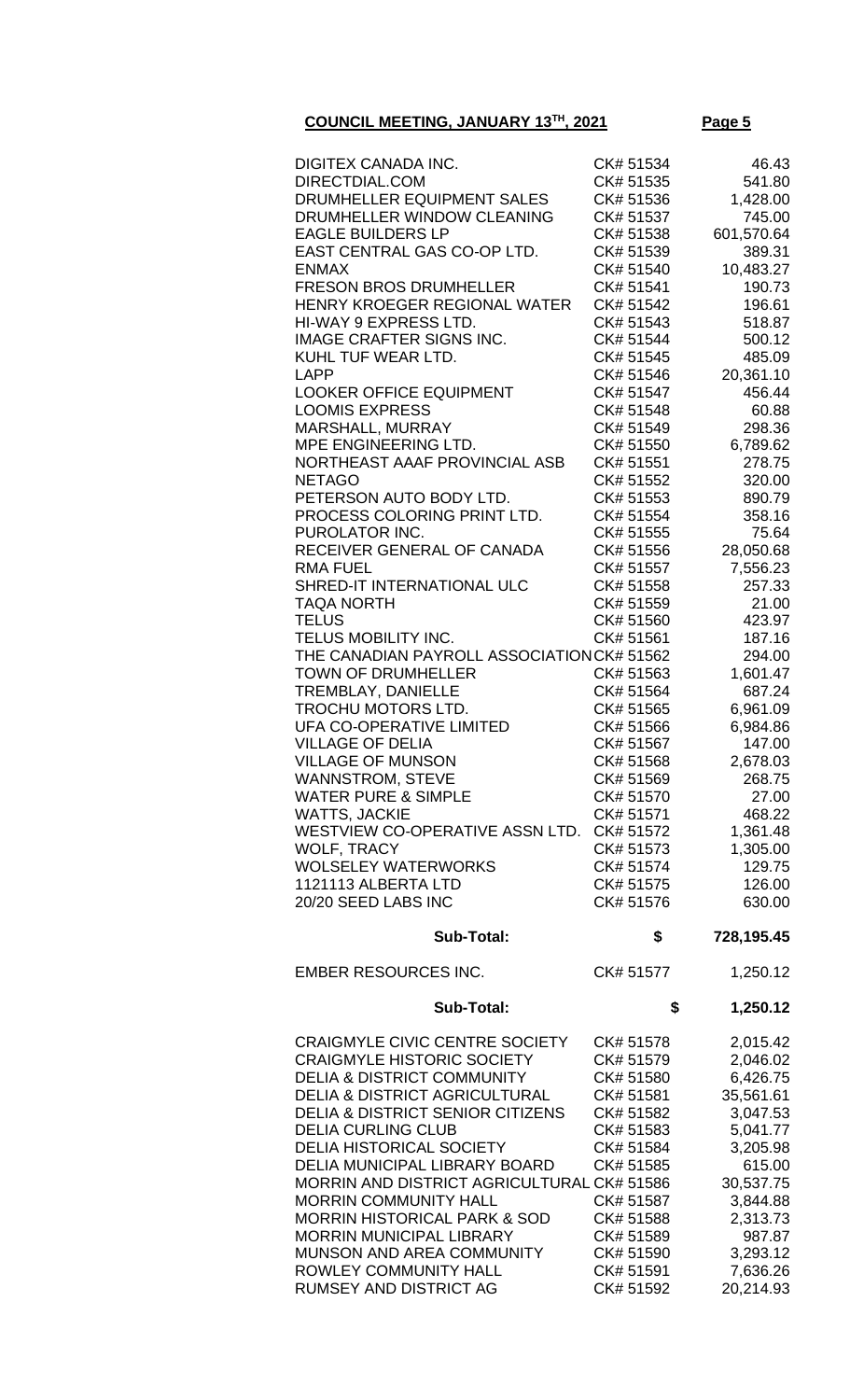| RUMSEY COMMUNITY LIBRARY<br><b>RUMSEY DROP-IN CENTRE</b><br><b>VERDANT VALLEY AGRICULTURAL</b> | CK# 51593<br>CK# 51594<br>CK# 51595 | 733.20<br>1,988.05<br>3,490.13 |
|------------------------------------------------------------------------------------------------|-------------------------------------|--------------------------------|
| Sub-Total:                                                                                     | \$                                  | 133,000.00                     |
| A.H. GRADER SERVICE LTD.                                                                       | CK# 51596                           | 7,497.00                       |
| A&D HARPER TIRE (1979) LTD.                                                                    | CK# 51597                           | 1,419.41                       |
| AAGAARD'S UPHOLSTERY                                                                           | CK# 51598                           | 288.75                         |
| ACKLANDS-GRAINGER INC.                                                                         | CK# 51599                           | 793.09                         |
| ADAMS INDUSTRIAL SUPPLIES INC.                                                                 | CK# 51600                           | 1,923.86                       |
| AIR LIQUIDE CANADA INC.                                                                        | CK# 51601                           | 417.38                         |
| <b>ALBERTA GOVERNMENT SERVICES</b>                                                             | CK# 51602                           | 10.00                          |
| ALBERTA MUNICIPAL HEALTH&SAFETY                                                                | CK# 51603                           | 63.00                          |
| <b>ARIES AIRFLO</b>                                                                            | CK# 51604<br>CK# 51605              | 2,257.50                       |
| ATB FINANCIAL MASTERCARD<br><b>AUTO VALUE PARTS - DRUMHELLER</b>                               | CK#51606                            | 81.75                          |
| <b>AUTO-QUIP</b>                                                                               | CK# 51607                           | 1,703.65<br>265.21             |
| <b>BIG COUNTRY GAS CO-OP</b>                                                                   | CK# 51608                           | 666.24                         |
| BREMER, SHIRLEY J.                                                                             | CK# 51609                           | 60.84                          |
| BURT, EDWIN L.                                                                                 | CK# 51610                           | 150.00                         |
| <b>RECEIVER GENERAL</b>                                                                        | CK# 51611                           | 3,090.00                       |
| CHAMPION COMMERCIAL PRODUCTS                                                                   | CK# 51612                           | 3,277.89                       |
| CHRIST THE REDEEMER C.S.R.D #3                                                                 | CK# 51613                           | 4,003.75                       |
| <b>CINTAS CANADA LIMITED</b>                                                                   | CK# 51614                           | 5,755.54                       |
| <b>DIGITEX CANADA INC.</b>                                                                     | CK# 51615                           | 324.83                         |
| DRUMHELLER & DISTRICT SOLID                                                                    | CK# 51616                           | 59.07                          |
| DRUMHELLER EQUIPMENT SALES                                                                     | CK# 51617                           | 1,590.24                       |
| EAST CENTRAL GAS CO-OP LTD.                                                                    | CK# 51618                           | 92.91                          |
| <b>FLAMAN, HEATHER</b>                                                                         | CK# 51619                           | 273.22                         |
| FORT GARRY INDUSTRIES LTD.                                                                     | CK# 51620                           | 665.70                         |
| FOURLANE FORD SALES LTD.                                                                       | CK# 51621                           | 140.76                         |
| <b>GLOVER INTERNATIONAL TRUCKS LTD. CK# 51622</b>                                              |                                     | 6,765.70                       |
| <b>GOODINSON, NANNETTE</b><br><b>GOVERNMENT OF ALBERTA</b>                                     | CK# 51623<br>CK# 51624              | 138.47                         |
| HENRY KROEGER REGIONAL WATER                                                                   | CK# 51625                           | 171.10<br>6,896.48             |
| HI-WAY 9 EXPRESS LTD.                                                                          | CK# 51626                           | 840.58                         |
| HYDRODIG CANADA INC.                                                                           | CK# 51627                           | 1,449.00                       |
| <b>IMAGE CRAFTER SIGNS INC.</b>                                                                | CK# 51628                           | 119.70                         |
| <b>INLAND PLASTICS LTD.</b>                                                                    | CK# 51629                           | 323.15                         |
| KLEINSCHROTH, TERENA R.                                                                        | CK# 51630                           | 57.00                          |
| KUHL TUF WEAR LTD.                                                                             | CK# 51631                           | 580.29                         |
| LACOMBE SIGNMASTERS LTD.                                                                       | CK# 51632                           | 30,864.30                      |
| <b>LEDUC COUNTY</b>                                                                            | CK# 51633                           | 525.00                         |
| <b>LAPP</b>                                                                                    | CK# 51634                           | 21,147.10                      |
| MARSHALL, MURRAY                                                                               | CK# 51635                           | 257.00                         |
| <b>MORRISON, LILLIAN</b>                                                                       | CK# 51636                           | 2,721.34                       |
| MPE ENGINEERING LTD.                                                                           | CK# 51637                           | 286.65                         |
| NATURE'S ESSENTIAL GARDEN                                                                      | CK# 51638                           | 452.84                         |
| <b>OLD MACDONALD KENNELS</b>                                                                   | CK# 51639                           | 620.55                         |
| <b>OYEN CONCRETE</b><br>PETTY CASH                                                             | CK# 51640<br>CK# 51641              | 624.75<br>42.00                |
| PHASE 3 ELECTRIC PONOKA                                                                        | CK# 51642                           | 5,649.44                       |
| PHASE 3 SECURITY INC.                                                                          | CK# 51643                           | 13,169.10                      |
| PUROLATOR INC.                                                                                 | CK# 51644                           | 39.27                          |
| RAPTOR OVERHEAD DOORS LTD.                                                                     | CK# 51645                           | 168.00                         |
| RECEIVER GENERAL OF CANADA                                                                     | CK# 51646                           | 40,993.59                      |
| REW, JOHN                                                                                      | CK# 51647                           | 5,231.91                       |
| RIEP, GLEN                                                                                     | CK# 51648                           | 150.00                         |
| <b>RMA FUEL</b>                                                                                | CK# 51649                           | 21,419.89                      |
| <b>RMA INSURANCE</b>                                                                           | CK# 51650                           | 231,731.46                     |
| ROADATA SERVICES LTD.                                                                          | CK# 51651                           | 141.76                         |
| <b>SANITEC</b>                                                                                 | CK# 51652                           | 56.64                          |
| <b>SARGENT, ROBERT</b>                                                                         | CK# 51653                           | 2,692.46                       |
| SMYTH, BEN                                                                                     | CK# 51654                           | 3,171.00                       |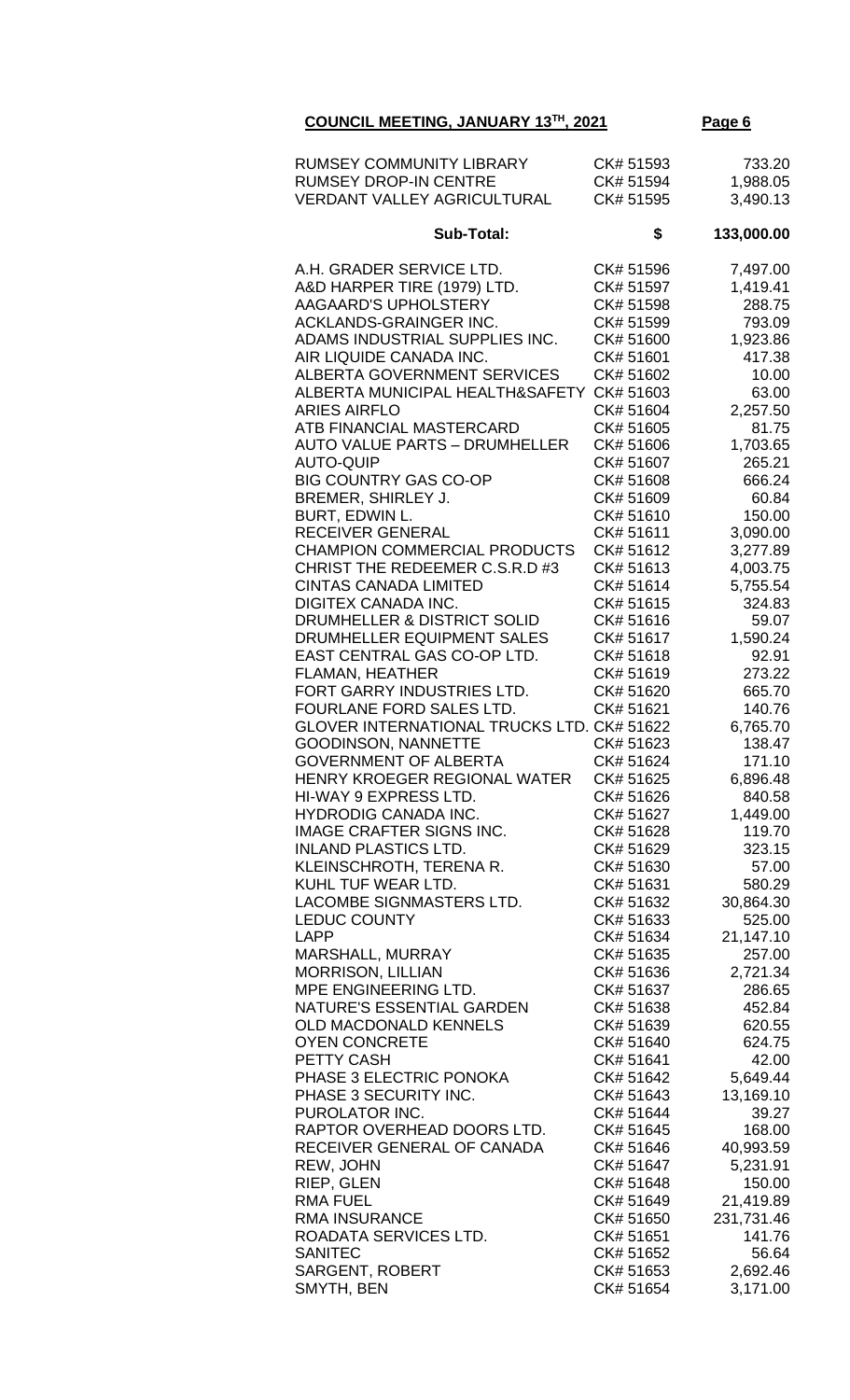| STANTEC CONSULTING LTD.                                                |                        |                        |
|------------------------------------------------------------------------|------------------------|------------------------|
| STARLAND REGIONAL WATER                                                | CK# 51655<br>CK# 51656 | 24,780.40<br>30,391.18 |
| STETTLER TELEPHONE ANSWERING                                           | CK# 51657              | 367.50                 |
| SUN LIFE ASSURANCE COMPANY                                             | CK# 51658              |                        |
| SUN LIFE ASSURANCE COMPANY                                             | CK# 51659              | 17,769.31<br>146.48    |
| TELUS                                                                  | CK# 51660              |                        |
| TELUS MOBILITY INC.                                                    |                        | 1,261.02               |
| THE DRUMHELLER MAIL                                                    | CK# 51661<br>CK# 51662 | 1,373.12               |
| <b>TOWN OF DRUMHELLER</b>                                              | CK# 51663              | 5,309.49               |
| UNIVERSAL HANDLING EQUIPMENT CO. CK# 51664                             |                        | 3,353.38               |
| VIKING CIVES LTD.                                                      | CK# 51665              | 1,802.22<br>5,152.53   |
| <b>VILLAGE OF MORRIN</b>                                               | CK# 51666              | 250.10                 |
| <b>WANNSTROM, STEVE</b>                                                | CK# 51667              | 2,070.86               |
| WASTE MANAGEMENT OF CANADA                                             | CK# 51668              | 189.77                 |
| <b>WATER PURE &amp; SIMPLE</b>                                         | CK# 51669              | 81.00                  |
| WATTS, JACKIE                                                          | CK# 51670              | 2,150.89               |
| <b>WEARPRO EQUIPMENT AND SUPPLY</b>                                    | CK# 51671              | 4,842.60               |
| WELDCO-BEALES MFG. INC.                                                | CK# 51672              | 4,549.98               |
| WESTVIEW CO-OPERATIVE ASSN LTD.                                        | CK# 51673              | 2,873.81               |
| WILD ROSE ASSESSMENT SERVICE                                           | CK# 51674              | 9,537.50               |
| <b>WOLF, TRACY</b>                                                     | CK# 51675              | 7,130.00               |
| <b>XYLEM CANADA COMPANY</b>                                            | CK# 51676              | 4,269.71               |
| 1325856 ALBERTA LTD.                                                   | CK# 51677              | 112.00                 |
|                                                                        |                        |                        |
| <b>Sub-Total:</b>                                                      | \$                     | 566,133.96             |
| <b>RMA TRADE</b>                                                       | CK# 51678              | 11,970.75              |
| <b>Sub-Total:</b>                                                      | \$                     | 11,970.75              |
| <b>WORKER'S COMPENSATION BOARD</b>                                     | CK# 51679              | 47,030.58              |
|                                                                        |                        |                        |
| <b>Sub-Total:</b>                                                      | \$                     | 47,030.58              |
|                                                                        |                        |                        |
| A.H. GRADER SERVICE LTD.                                               | CK# 51680<br>CK# 51681 | 6,909.00               |
| ADAMS INDUSTRIAL SUPPLIES INC.<br><b>AUTO VALUE PARTS - DRUMHELLER</b> | CK# 51682              | 1,769.59               |
| BRIDGEMEN SERVICES LTD.                                                | CK# 51683              | 703.96<br>57,034.82    |
| RECEIVER GENERAL                                                       | CK# 51684              | 150.00                 |
| <b>CERVUS AG EQUIPMENT LP</b>                                          | CK# 51685              | 275.35                 |
| DIGITAL CONNECTION INC.                                                | CK# 51686              | 283.66                 |
| DRUMHELLER CHRYSLER                                                    | CK# 51687              | 1,012.99               |
| <b>ENMAX</b>                                                           | CK# 51688              | 14,980.21              |
| FOURLANE FORD SALES LTD.                                               | CK# 51689              | 406.69                 |
| <b>FRESON BROS DRUMHELLER</b>                                          | CK# 51690              | 58.24                  |
| <b>GANGSTER ENTERPRISES</b>                                            | CK# 51691              | 436.28                 |
| <b>GOVERNMENT OF ALBERTA</b>                                           | CK# 51692              | 21.00                  |
| HI-WAY 9 EXPRESS LTD.                                                  | CK# 51693              | 288.24                 |
| JERRY'S LOCK & KEY SERVICE                                             | CK# 51694              | 399.86                 |
| KELLY, LESLEY                                                          | CK# 51695              | 1,000.00               |
| KNEEHILL COUNTY                                                        | CK# 51696              | 301.65                 |
| LAPP                                                                   | CK# 51697              | 20,922.13              |
| MARSHALL, MURRAY                                                       | CK# 51698              | 257.00                 |
| PEOPLES, CHRISTOPHER G                                                 | CK# 51699              | 57.00                  |
| PETERSON AUTO BODY LTD.                                                | CK# 51700              | 457.26                 |
| PETTY CASH                                                             | CK# 51701              | 39.61                  |
| PUMPS & PRESSURE INC.                                                  | CK# 51702              | 515.29                 |
| RECEIVER GENERAL OF CANADA                                             | CK# 51703              | 43,861.96              |
| REW, JOHN                                                              | CK# 51704              | 257.00                 |
| RIEP, GLEN<br>RMA FUEL                                                 | CK# 51705<br>CK# 51706 | 1,052.48               |
| ROWE, DIANA                                                            | CK# 51707              | 11,998.66<br>29.28     |
| <b>SARGENT, ROBERT</b>                                                 | CK# 51708              | 107.00                 |

STANTEC CONSULTING LTD. CK# 51710 4,720.00